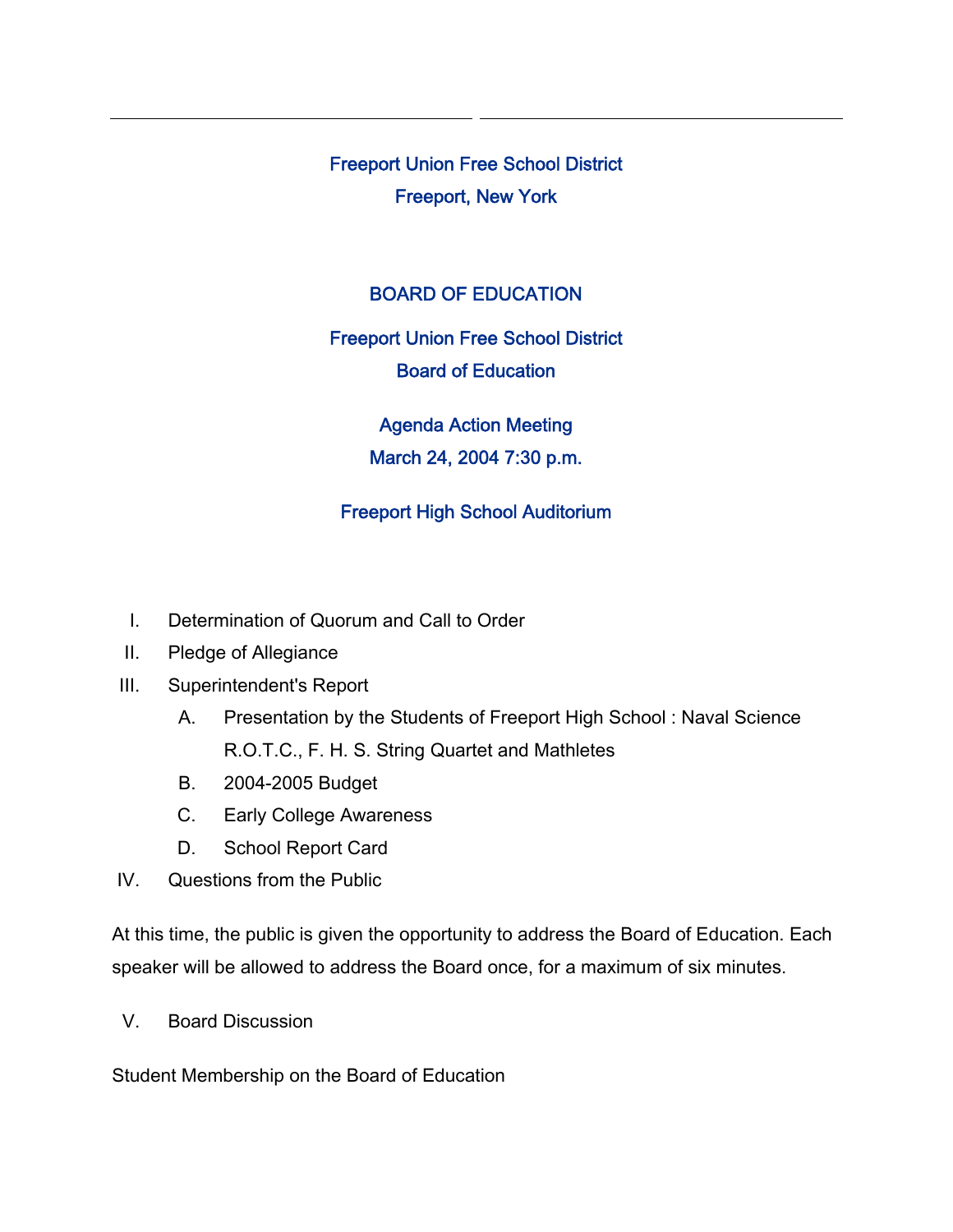- VI. Board of Education Committee Reports
- VII. Items for Action

Consent Agenda

Consent Agenda Items:

BE IT RESOLVED that the Board of Education of the Freeport Union Free

School District hereby approves the following items:

A; B (1, 2, 3, 4, 5); C (1); D (1).

A. Consent - Approve

Acceptance of the Minutes:

- o February 4, 2004;
- o February 11, 2004;
- o February 23, 2004;
- o February 25, 2004.
- B. Consent Approve

Personnel Action

- 2. Request for Leave of Absence
- 3. Change of Status
- 4. Resignation of Staff
- 5. Retirement of Staff
- 6. Appointment of Staff
- C. Consent Approve

## **Education**

3. Acceptance of the Minutes from the Committees on Special